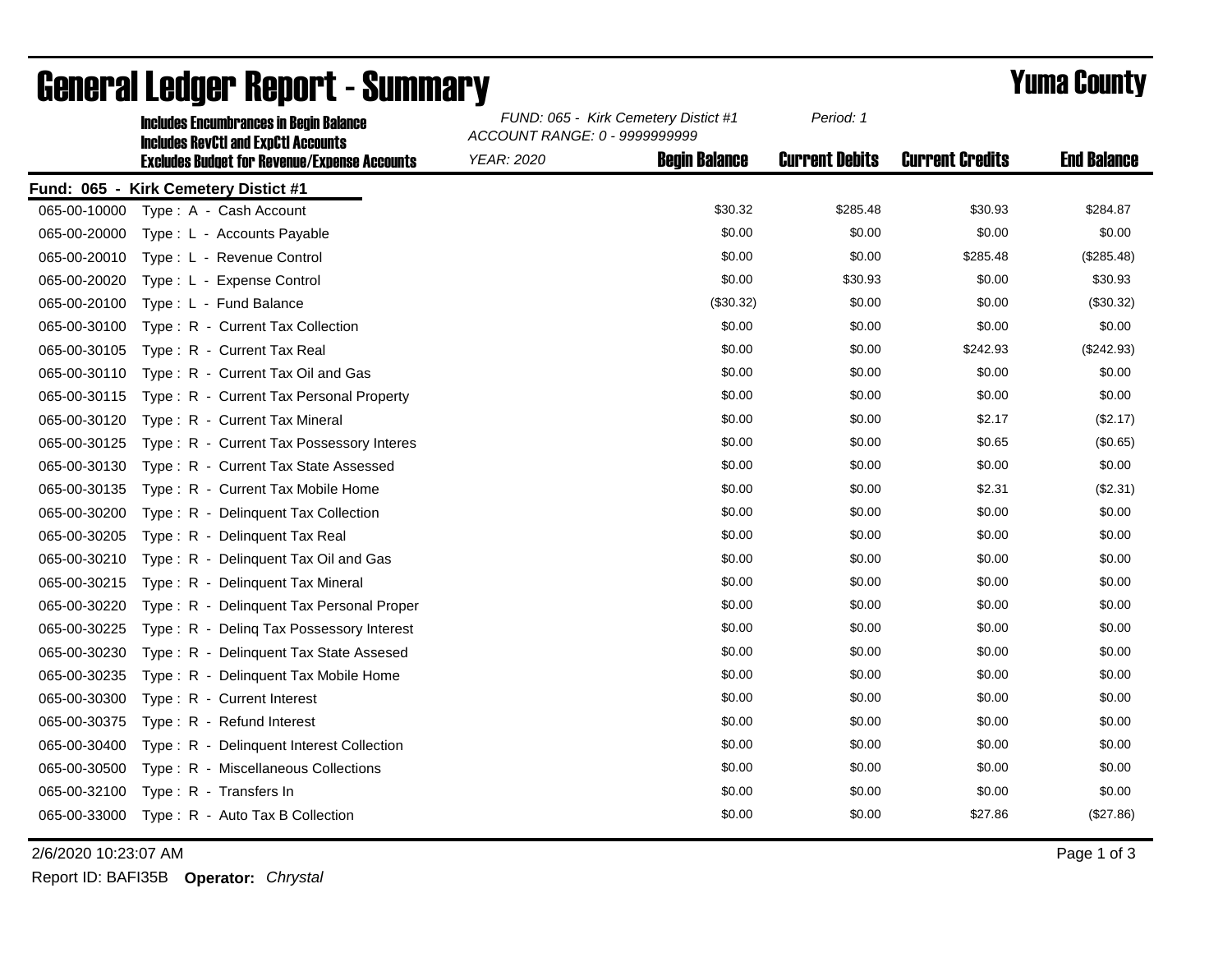| <b>General Ledger Report - Summary</b> |                                                                                             |                             |                                                                       |                             | <b>Yuma County</b>    |                                  |                    |
|----------------------------------------|---------------------------------------------------------------------------------------------|-----------------------------|-----------------------------------------------------------------------|-----------------------------|-----------------------|----------------------------------|--------------------|
|                                        | <b>Includes Encumbrances in Begin Balance</b><br><b>Includes RevCtI and ExpCtI Accounts</b> |                             | FUND: 065 - Kirk Cemetery Distict #1<br>ACCOUNT RANGE: 0 - 9999999999 |                             | Period: 1             |                                  |                    |
|                                        | <b>Excludes Budget for Revenue/Expense Accounts</b>                                         |                             | <b>YEAR: 2020</b>                                                     | <b>Begin Balance</b>        | <b>Current Debits</b> | <b>Current Credits</b>           | <b>End Balance</b> |
|                                        | Fund: 065 - Kirk Cemetery Distict #1                                                        |                             |                                                                       |                             |                       |                                  |                    |
| 065-00-33100                           | Type: $R -$ Auto Tax A & F Collection                                                       |                             |                                                                       | \$0.00                      | \$0.00                | \$9.56                           | (\$9.56)           |
| 065-00-49100                           | Type: X - Treasurer Fees                                                                    |                             |                                                                       | \$0.00                      | \$0.61                | \$0.00                           | \$0.61             |
| 065-00-49401                           | Type: X - Transfer Out                                                                      |                             |                                                                       | \$0.00                      | \$0.00                | \$0.00                           | \$0.00             |
| 065-00-49500                           | Type: X - Checks Written / ACH Transfer                                                     |                             |                                                                       | \$0.00                      | \$30.32               | \$0.00                           | \$30.32            |
|                                        |                                                                                             |                             | Fund: 065 - Kirk Cemetery Distict #1                                  | \$0.00<br>Totals :          | \$347.34              | \$601.89                         | (\$254.55)         |
|                                        |                                                                                             | <b>Total Fund Revenues:</b> | \$285.48                                                              | <b>Total Fund Expenses:</b> | \$30.93               | <b>Net Revenue Over Expense:</b> | \$254.55           |